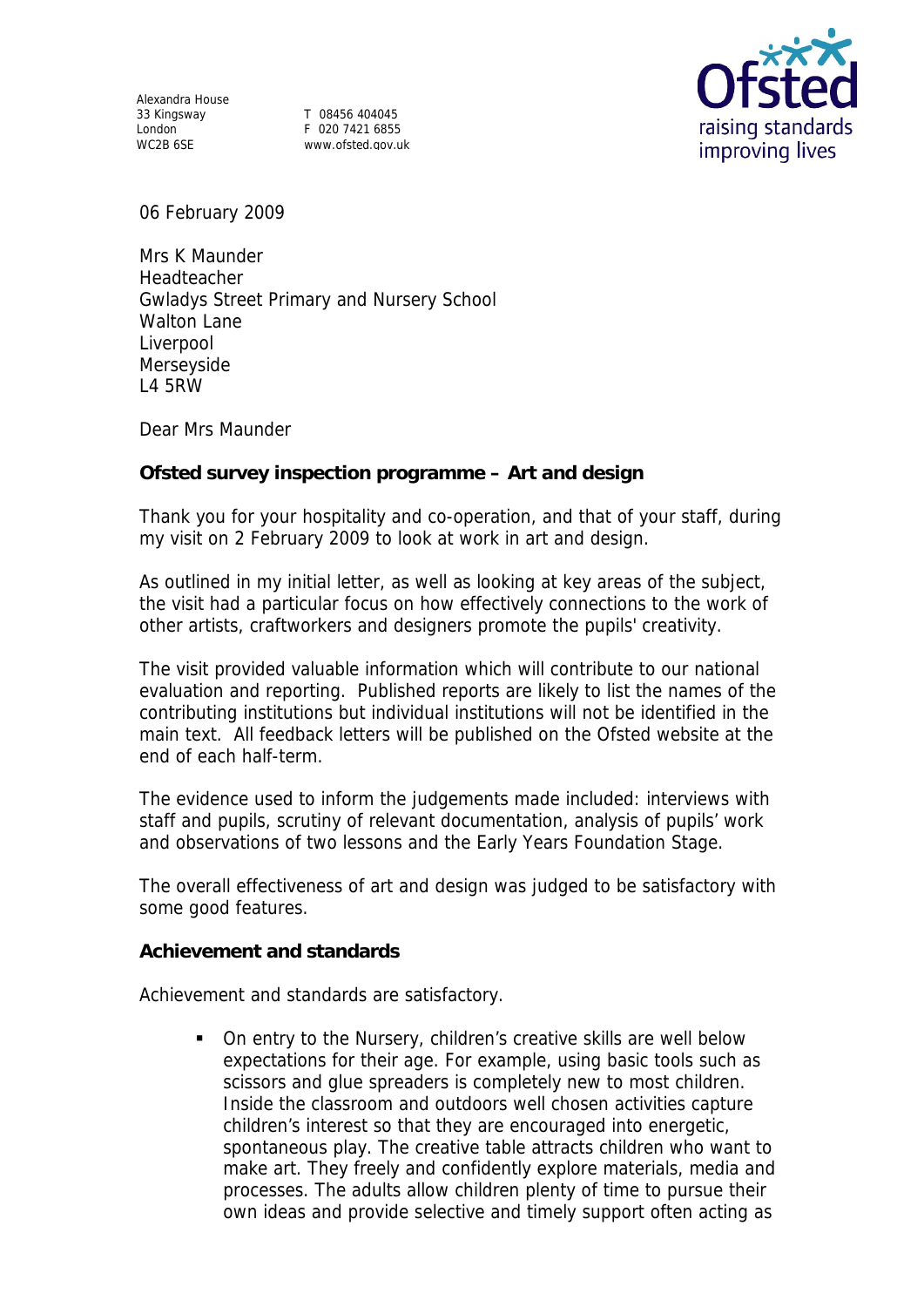the enabler of independent learning. They cut their own lengths of ribbon, wool and string and choose their preferred colour and size of paper to work on. They ask for media to be made available if it is not out on show. The children look forward to taking their art home taking responsibility to store it carefully until the end of the session. While most activities are attractive to the children, some role play and small world activities are underdeveloped limiting make-believe play. The children make good progress towards the early learning goals for creative development but few reach them by the end of Reception.

- Through Key Stages 1 and 2, pupils make steady and satisfactory progress. Most pupils reach broadly average targets for their age by the end of Year 6 as seen in their sketchbook, special work folders and in the subject leader's portfolio.
- The quality and quantity of pupils' work in sketchbooks is variable. They are not using them sufficiently well to gather a personal repertoire of ideas and techniques.
- The subject makes a valuable contribution to pupils' personal development. Pupils have many opportunities to work on collaborative projects which they prize such as making large sculptures in wire. Girls and boys say that they enjoy the subject. They display positive dispositions and attitudes in lessons and when they are given opportunity to work independently, they do so with a sense of purpose and satisfaction.

**Quality of teaching and learning of art and design**

The quality of teaching and learning is satisfactory with good features.

- Relationships are good so most pupils are responsive and attentive learners. Pupils' receive helpful, constructive support and guidance throughout lessons as well as on the spot feedback relating to their progress towards the learning objectives. They are encouraged to self evaluate their success.
- There is no formal system in place to help teachers to identify, track and enhance individual pupil progress over time. Samples of pupils work stored in the special work week folders are not annotated or levelled in relation to National Curriculum attainment targets. There is inconsistency in the quality of teachers' evaluative written comments in pupils' sketchbooks. As a result, teachers plan activities without the necessary information to enable them to fully take into account strengths and weaknesses in pupils' performance across a range of art and design contexts.
- Teaching does not always achieve sufficient balance in opportunities for pupils to listen, discuss and actively engage in practical activity. As a result, some pupils begin to lose concentration and motivation. Some pupils benefit from team teaching that inspires and motivates them. They enjoy the teachers' energetic, lively delivery using a wide range of creative approaches. These maximise pupil participation and independent learning and contribute to pupils' good progress.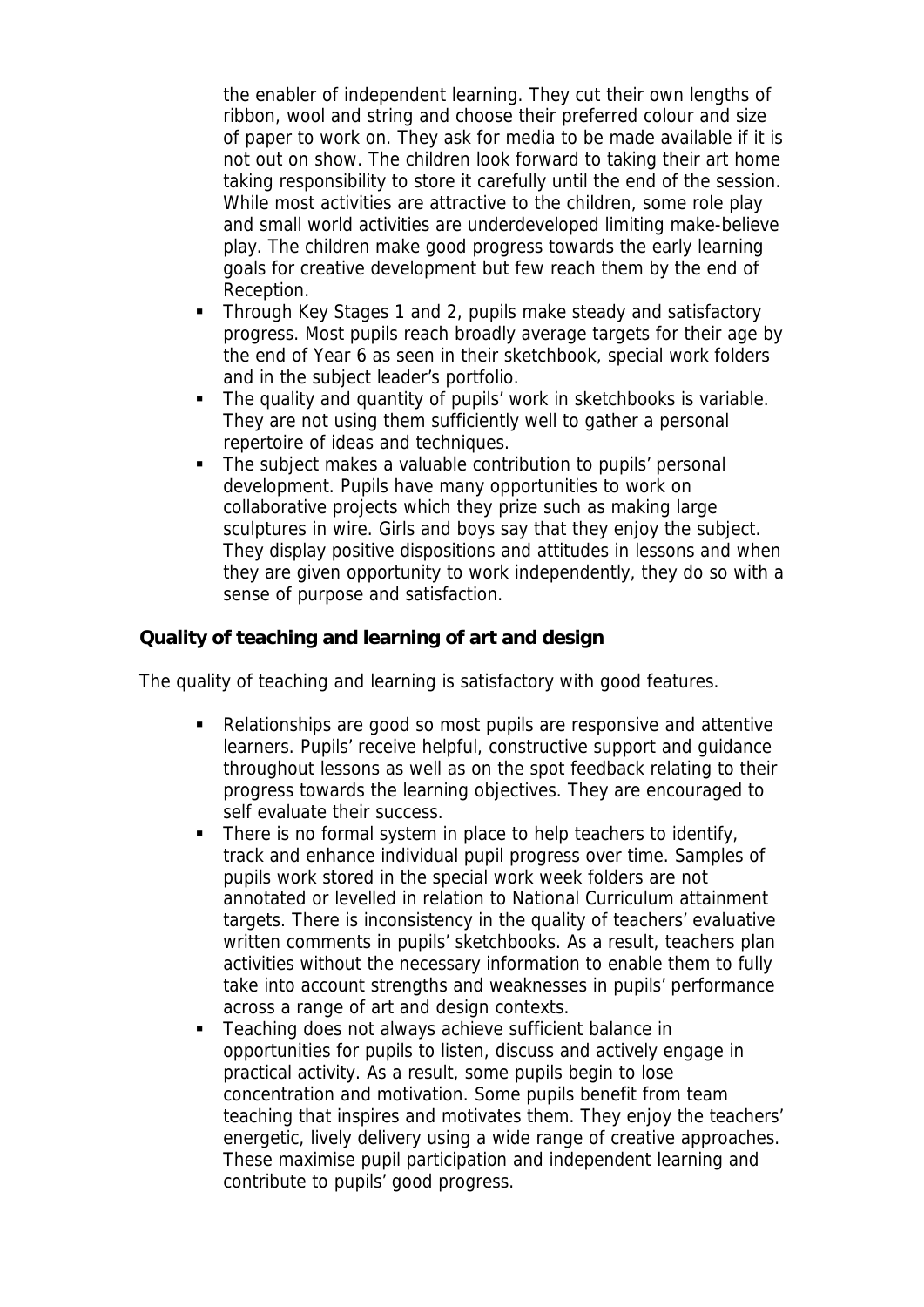- **Pupils are expected to use technical language accurately.** Expectations are particularly high in Year 6.
- Teachers have secure subject knowledge enabling them to confidently demonstrate or model processes and provide useful tips and steps to success that assist pupils in manipulating media successfully.

## **Quality of the curriculum**

The curriculum is good.

- The curriculum enables teachers and learners to meet the objectives of the Early Years Foundation Stage (EYFS) and the National Curriculum. The school is developing a themed approach in curriculum planning to enable pupils to make connections between subjects. For example, in topics with a historical focus, pupils study art from the period and make their own art and artefacts in a similar style.
- The school's scheme of work is currently under review with new units of work from a published scheme being woven into the existing programme. This is providing specific guidance for nonspecialist staff by exemplifying skills progression and identifying opportunities for regular assessment.
- **Enrichment art weeks are much enjoyed by the pupils. Last year,** for example, pupils worked collaboratively to create an eye catching large scale painting of the Liverpool skyline in the style of Ben Johnson to celebrate the city's status as European Capital of Culture.
- Pupils are given adequate opportunities to use computer software to explore colour and pattern.
- Visits to places of interest provide opportunities for pupils to draw on location and extend their experiences in the subject. Pupils regularly view collections and exhibitions at the Walker Gallery to develop their knowledge and understanding of artists, designers and craftworkers.
- To extend their experiences in the subject and to promote creativity, pupils are encouraged to enter local art and design competitions. Some have achieved awards and prizes giving them public recognition for their work as well as generating a notable sense of pride in their achievements.
- Pupils with special gifts and talents benefit from enrichment classes with a creative focus led by teaching staff on a Saturday morning.

**Leadership and management of art and design**

Leadership and management in art and design are satisfactory.

The subject leader is relatively new to the role. As a subject specialist she has extensive skills, knowledge and understanding which she uses effectively to guide other staff. She leads the subject with enthusiasm and pride.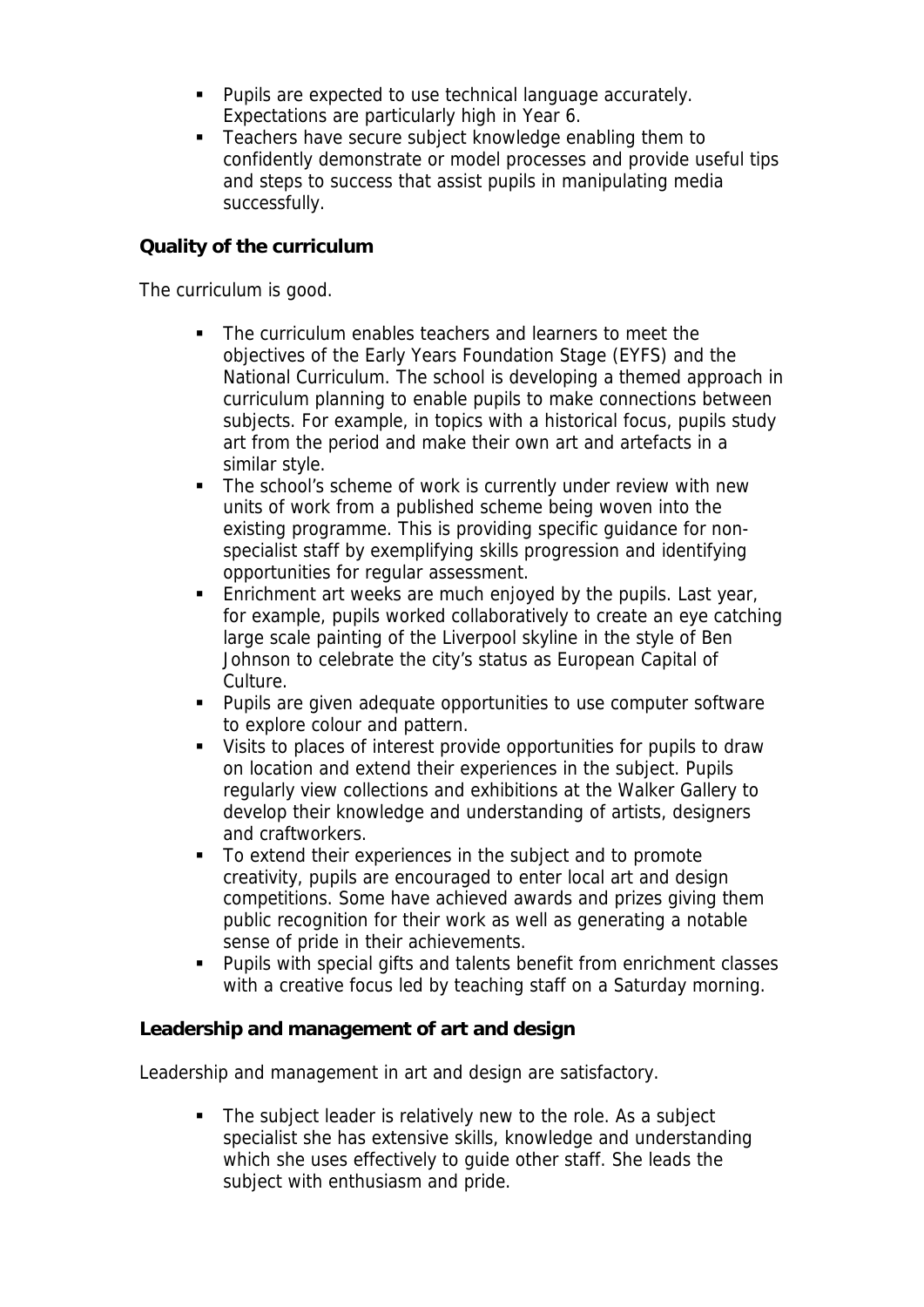- The subject is managed well. Documentation is regularly reviewed, resources are replenished and the subject leader provides helpful guidance for staff on display which is generally of a good standard and enhances the learning environment.
- Non-contact time for monitoring activities is regular and used purposefully for auditing resources and checking curriculum planning to ensure appropriate coverage. However, these have not yet been extended to include observations of teaching and learning or a detailed analysis of standards to inform and improve provision.
- A positive start has been made in collecting a portfolio of pupils' work as evidence of coverage. Levelling the examples as guidance for staff is work in progress.
- The subject leader has identified that pupils benefit from working alongside living artists but currently there are few opportunities. Secure plans are in place to address this in this year's subject action plan.
- Good links are developing with other schools and specialists. For example, some pupils benefit from opportunities to develop their ideas over time using a range of media, supported by an art student from the nearby university.

**Subject issue: how effectively connections to the work of other artists, craftworkers and designers promote the pupils' creativity**

This is good.

- Pupils develop good knowledge and understanding of a broad range of artists, designers and craftspeople from different times and countries and are able to place some of them in their historical context.
- The school's scheme of work specifies opportunities to explore artists' work from different times and countries including contemporary practice.
- Pupils are inspired by works of art from different times and can explain the reasons why. For example, one Year 6 pupil welcomed the study of pop art which he says 'gave us all the chance to experiment with colours in new ways'. A Year 3 pupil effused about a study of Lowry's people which inspired him and his friends 'to try their very best' in creating 'Wirral', their own 'matchstick person' in wire.
- Pupils are developing a good understanding of art history. They are able to refer to individual pieces by their recognised title and talk about them with genuine passion.

**Areas for improvement, which we discussed, included:**

- devise systematic procedures for assessing and levelling pupils' work against the National Curriculum attainment targets
- develop the subject leader's role in evaluating pupils' experiences and the standard of their work to improve provision and curriculum innovation